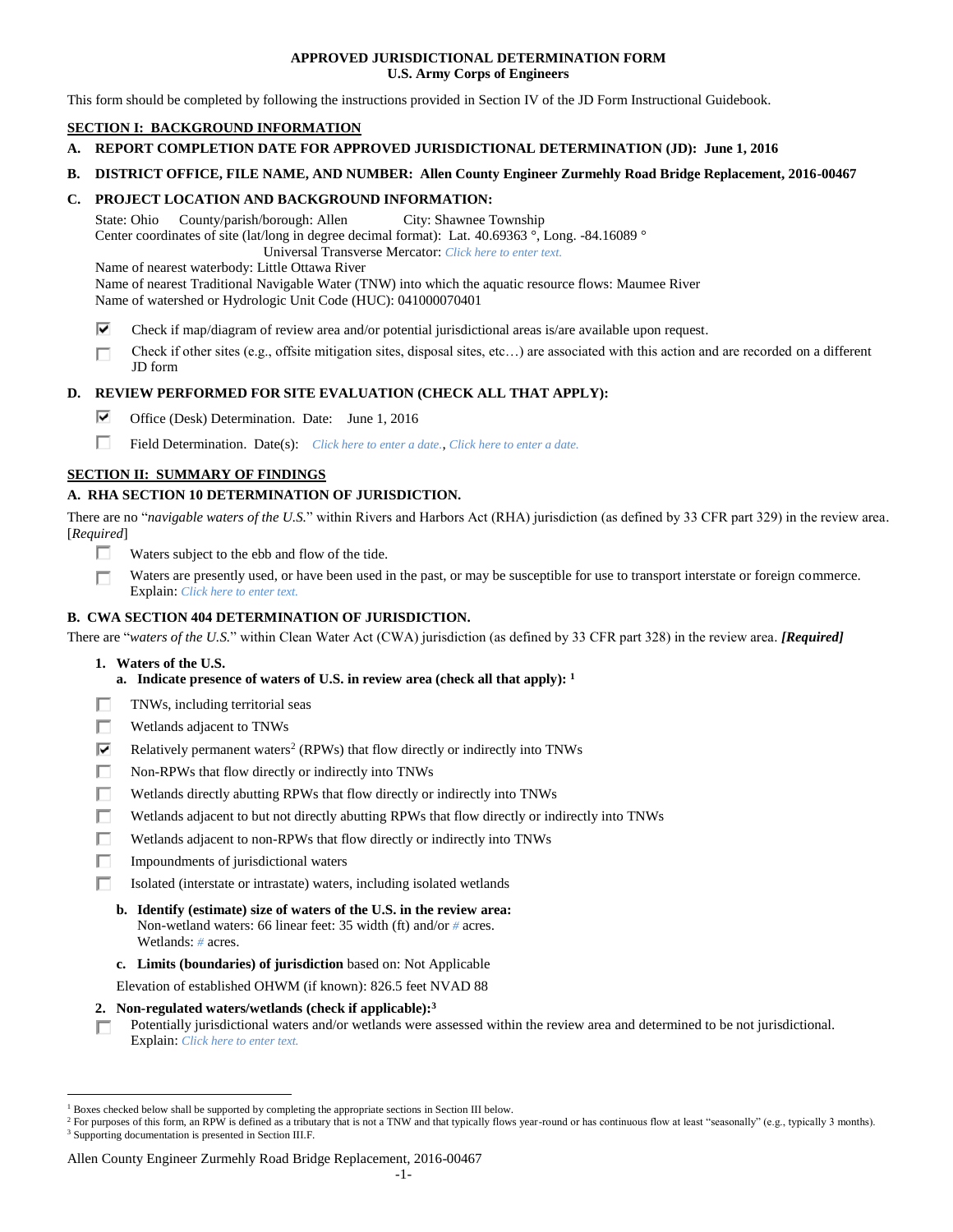#### **SECTION III: CWA ANALYSIS**

#### **A. TNWs AND WETLANDS ADJACENT TO TNWs**

**The agencies will assert jurisdiction over TNWs and wetlands adjacent to TNWs. If the aquatic resource is a TNW, complete Section III.A.1 and Section III.D.1. only; if the aquatic resource is a wetland adjacent to a TNW, complete Sections III.A.1 and 2 and Section III.D.1.; otherwise, see Section III.B below**.

- **1. TNW**  Identify TNW: *Click here to enter text.* Summarize rationale supporting determination: *Click here to enter text.*
- **2. Wetland adjacent to TNW**

# Summarize rationale supporting conclusion that wetland is "adjacent": *Click here to enter text.*

## **B. CHARACTERISTICS OF TRIBUTARY (THAT IS NOT A TNW) AND ITS ADJACENT WETLANDS (IF ANY):**

**This section summarizes information regarding characteristics of the tributary and its adjacent wetlands, if any, and it helps determine whether or not the standards for jurisdiction established under Rapanos have been met.** 

**The agencies will assert jurisdiction over non-navigable tributaries of TNWs where the tributaries are "relatively permanent waters" (RPWs), i.e. tributaries that typically flow year-round or have continuous flow at least seasonally (e.g., typically 3 months). A wetland that directly abuts an RPW is also jurisdictional. If the aquatic resource is not a TNW, but has year-round (perennial) flow, skip to Section III.D.2. If the aquatic resource is a wetland directly abutting a tributary with perennial flow, skip to Section III.D.4.**

**A wetland that is adjacent to but that does not directly abut an RPW requires a significant nexus evaluation. Corps districts and EPA regions will include in the record any available information that documents the existence of a significant nexus between a relatively permanent tributary that is not perennial (and its adjacent wetlands if any) and a traditional navigable water, even though a significant nexus finding is not required as a matter of law.**

**If the waterbody<sup>4</sup> is not an RPW, or a wetland directly abutting an RPW, a JD will require additional data to determine if the waterbody has a significant nexus with a TNW. If the tributary has adjacent wetlands, the significant nexus evaluation must consider the tributary in combination with all of its adjacent wetlands. This significant nexus evaluation that combines, for analytical purposes, the tributary and all of its adjacent wetlands is used whether the review area identified in the JD request is the tributary, or its adjacent wetlands, or both. If the JD covers a tributary with adjacent wetlands, complete Section III.B.1 for the tributary, Section III.B.2 for any onsite wetlands, and Section III.B.3 for all wetlands adjacent to that tributary, both onsite and offsite. The determination whether a significant nexus exists is determined in Section III.C below.**

**1. Characteristics of non-TNWs that flow directly or indirectly into TNW**

**(i) General Area Conditions:**

Watershed size: *# Choose an item.* Drainage area: *# Choose an item.*

Average annual rainfall: *#* inches Average annual snowfall: *#* inches

#### **(ii) Physical Characteristics:**

 $\overline{a}$ 

- (a) Relationship with TNW:
	- $\Box$  Tributary flows directly into TNW.
	- Tributary flows through *Choose an item.* tributaries before entering TNW.

| Project waters are <i>Choose an item</i> , river miles from TNW.                      |  |
|---------------------------------------------------------------------------------------|--|
| Project waters are <i>Choose an item</i> , river miles from RPW.                      |  |
| Project waters are <i>Choose an item.</i> aerial (straight) miles from TNW.           |  |
| Project waters are <i>Choose an item.</i> aerial (straight) miles from RPW.           |  |
| Project waters cross or serve as state boundaries. Explain: Click here to enter text. |  |

Identify flow route to TNW<sup>5</sup>: Click here to enter text. Tributary stream order, if known: *Click here to enter text.*

(b) General Tributary Characteristics (check all that apply):

**Tributary** is: □ Natural

П Artificial (man-made). Explain: *Click here to enter text.*

П. Manipulated (man-altered). Explain: *Click here to enter text.*

#### Allen County Engineer Zurmehly Road Bridge Replacement, 2016-00467

 $4$  Note that the Instructional Guidebook contains additional information regarding swales, ditches, washes, and erosional features generally and in the arid West. <sup>5</sup> Flow route can be described by identifying, e.g., tributary a, which flows through the review area, to flow into tributary b, which then flows into TNW.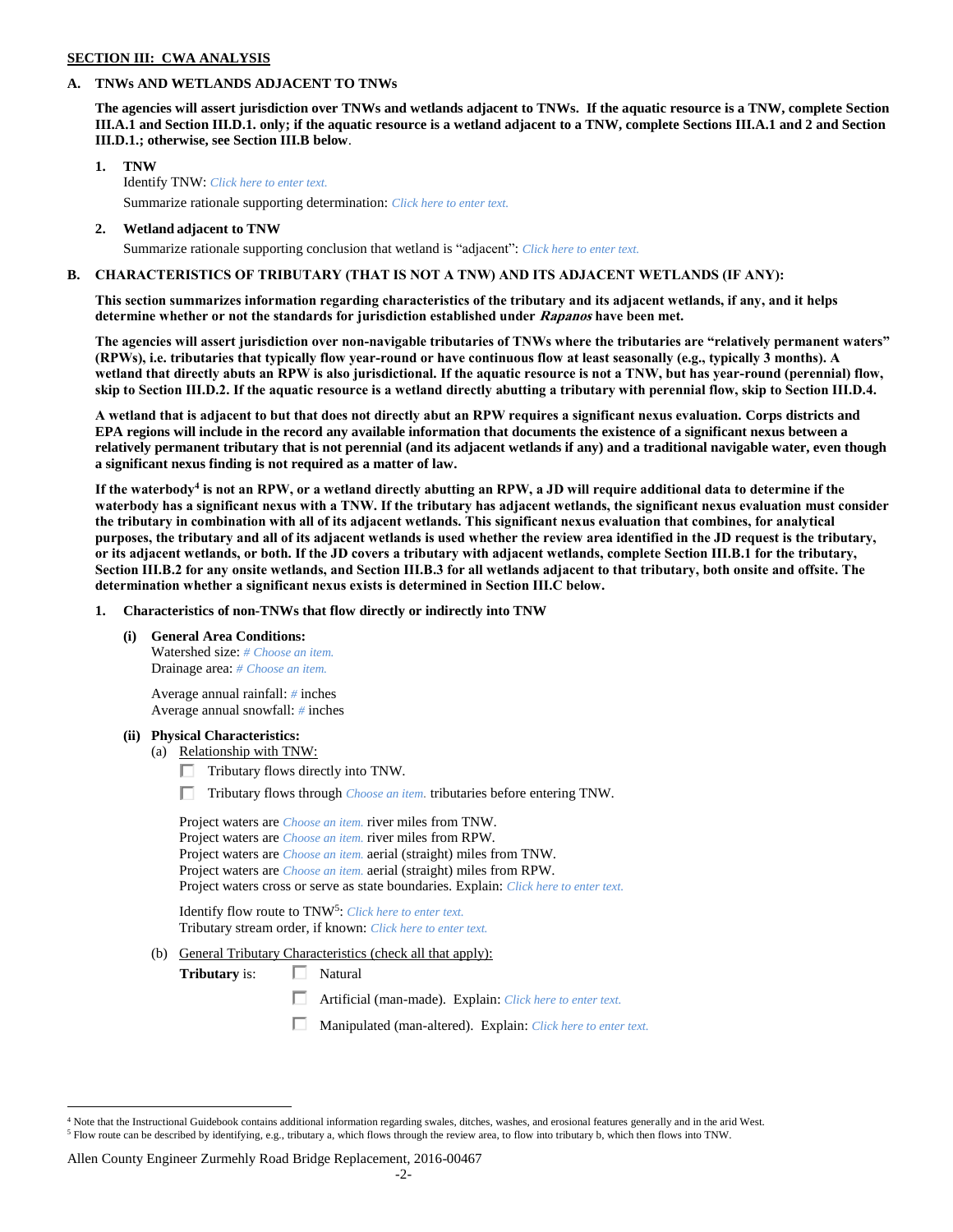| Average depth: # feet<br>Average side slopes: Choose an item.                                                                                                                                                                                                                                                                                                                                                                                                                                                                                                                                                                                                                                                                                                                                                                                                                                                                                                                                                                                                                                                                                                                                                                                                                                                                               |  |
|---------------------------------------------------------------------------------------------------------------------------------------------------------------------------------------------------------------------------------------------------------------------------------------------------------------------------------------------------------------------------------------------------------------------------------------------------------------------------------------------------------------------------------------------------------------------------------------------------------------------------------------------------------------------------------------------------------------------------------------------------------------------------------------------------------------------------------------------------------------------------------------------------------------------------------------------------------------------------------------------------------------------------------------------------------------------------------------------------------------------------------------------------------------------------------------------------------------------------------------------------------------------------------------------------------------------------------------------|--|
| Primary tributary substrate composition (check all that apply):<br><b>Silts</b><br>I.<br>Sands<br>Concrete                                                                                                                                                                                                                                                                                                                                                                                                                                                                                                                                                                                                                                                                                                                                                                                                                                                                                                                                                                                                                                                                                                                                                                                                                                  |  |
| Cobbles<br>Gravel<br>Muck                                                                                                                                                                                                                                                                                                                                                                                                                                                                                                                                                                                                                                                                                                                                                                                                                                                                                                                                                                                                                                                                                                                                                                                                                                                                                                                   |  |
| Bedrock<br>U<br>Vegetation. Type/% cover: Click here to enter text.                                                                                                                                                                                                                                                                                                                                                                                                                                                                                                                                                                                                                                                                                                                                                                                                                                                                                                                                                                                                                                                                                                                                                                                                                                                                         |  |
| Other. Explain: Click here to enter text.                                                                                                                                                                                                                                                                                                                                                                                                                                                                                                                                                                                                                                                                                                                                                                                                                                                                                                                                                                                                                                                                                                                                                                                                                                                                                                   |  |
| Tributary condition/stability [e.g., highly eroding, sloughing banks]. Explain: Click here to enter text.<br>Presence of run/riffle/pool complexes. Explain: Click here to enter text.<br>Tributary geometry: Choose an item.<br>Tributary gradient (approximate average slope): #%                                                                                                                                                                                                                                                                                                                                                                                                                                                                                                                                                                                                                                                                                                                                                                                                                                                                                                                                                                                                                                                         |  |
| $(c)$ Flow:<br>Tributary provides for: Choose an item.<br>Estimate average number of flow events in review area/year: Choose an item.<br>Describe flow regime: Click here to enter text.<br>Other information on duration and volume: Click here to enter text.                                                                                                                                                                                                                                                                                                                                                                                                                                                                                                                                                                                                                                                                                                                                                                                                                                                                                                                                                                                                                                                                             |  |
| <b>Surface flow is:</b> <i>Choose an item.</i> <b>Characteristics:</b> <i>Click here to enter text.</i>                                                                                                                                                                                                                                                                                                                                                                                                                                                                                                                                                                                                                                                                                                                                                                                                                                                                                                                                                                                                                                                                                                                                                                                                                                     |  |
| Subsurface flow: Choose an item. Explain findings: Click here to enter text.<br>$\Box$ Dye (or other) test performed: <i>Click here to enter text.</i>                                                                                                                                                                                                                                                                                                                                                                                                                                                                                                                                                                                                                                                                                                                                                                                                                                                                                                                                                                                                                                                                                                                                                                                      |  |
| Tributary has (check all that apply):<br>$\Box$ Bed and banks<br>$\Box$ OHWM <sup>6</sup> (check all indicators that apply):<br>$\Box$ clear, natural line impressed on the bank $\Box$<br>the presence of litter and debris<br>$\Box$ changes in the character of soil<br>destruction of terrestrial vegetation<br>the presence of wrack line<br>$\Box$ shelving<br>ш<br>vegetation matted down, bent, or absent<br>sediment sorting<br>leaf litter disturbed or washed away<br>scour<br>Ш<br>$\Box$ sediment deposition<br>multiple observed or predicted flow events<br>ш<br>water staining<br>abrupt change in plant community Click here to enter text.<br>other (list): <i>Click here to enter text.</i><br>Discontinuous OHWM. <sup>7</sup> Explain: Click here to enter text.<br>If factors other than the OHWM were used to determine lateral extent of CWA jurisdiction (check all that apply):<br>Mean High Water Mark indicated by:<br>$\Box$ High Tide Line indicated by:<br>$\Box$ oil or scum line along shore objects<br>survey to available datum;<br>fine shell or debris deposits (foreshore)<br>physical markings;<br>$\Box$<br>physical markings/characteristics<br>vegetation lines/changes in vegetation types.<br>L.<br>tidal gauges<br>other (list): Click here to enter text.<br><b>Chemical Characteristics:</b> |  |

Characterize tributary (e.g., water color is clear, discolored, oily film; water quality; general watershed characteristics, etc.). Explain: *Click here to enter text.*

Identify specific pollutants, if known: *Click here to enter text.*

**(iii)** 

 $\overline{a}$ 

<sup>6</sup>A natural or man-made discontinuity in the OHWM does not necessarily sever jurisdiction (e.g., where the stream temporarily flows underground, or where the OHWM has been removed by development or agricultural practices). Where there is a break in the OHWM that is unrelated to the waterbody's flow regime (e.g., flow over a rock outcrop or through a culvert), the agencies will look for indicators of flow above and below the break. 7 Ibid.

Allen County Engineer Zurmehly Road Bridge Replacement, 2016-00467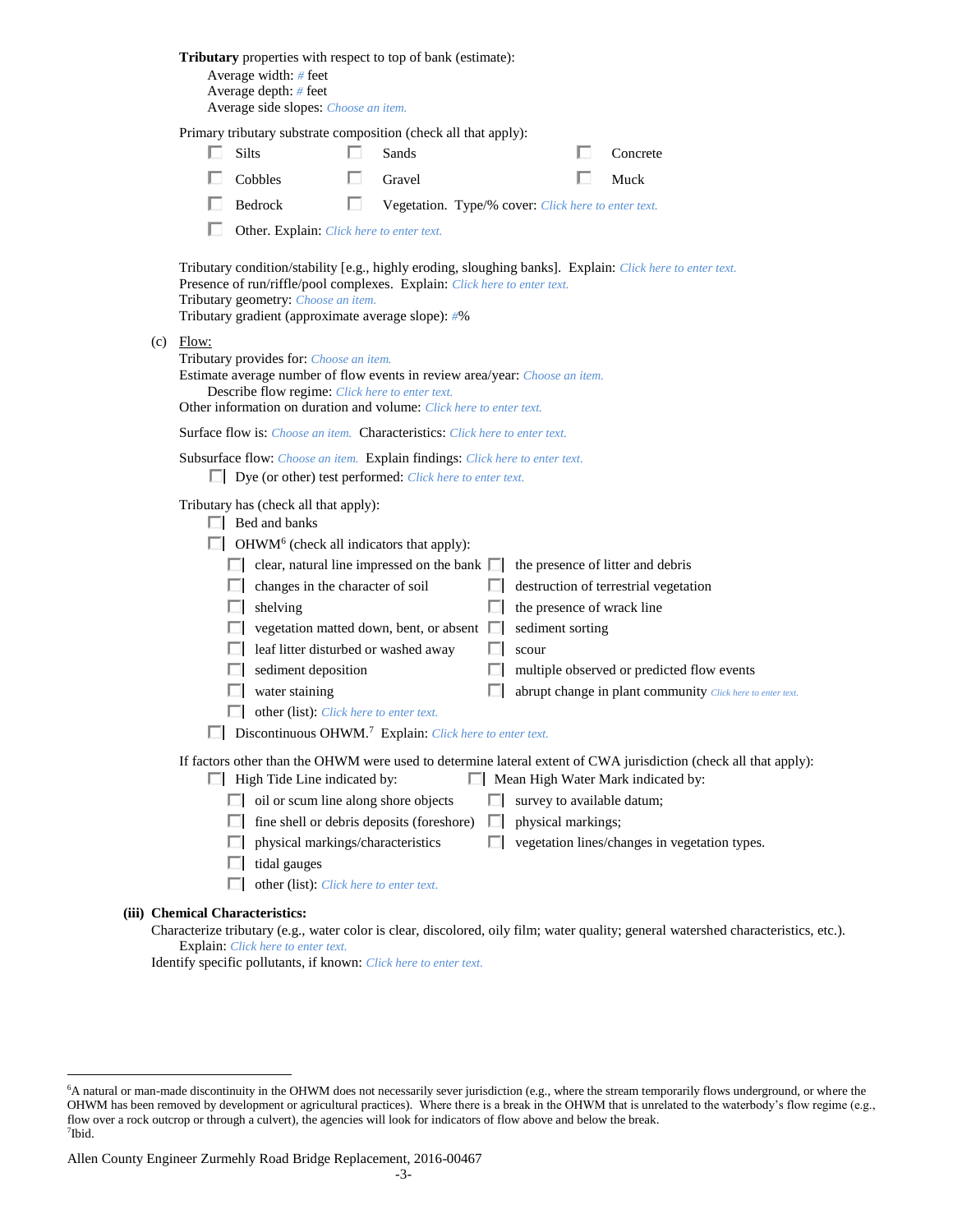## **(iv) Biological Characteristics. Channel supports (check all that apply):**

- Riparian corridor. Characteristics (type, average width): *Click here to enter text.*
- Wetland fringe. Characteristics: *Click here to enter text.*
- $\Box$  Habitat for:
	- Federally Listed species. Explain findings: *Click here to enter text.*
	- П. Fish/spawn areas. Explain findings: *Click here to enter text.*
	- П. Other environmentally-sensitive species. Explain findings: *Click here to enter text.*
	- П. Aquatic/wildlife diversity. Explain findings: *Click here to enter text.*

#### **2. Characteristics of wetlands adjacent to non-TNW that flow directly or indirectly into TNW**

#### **(i) Physical Characteristics:**

- (a) General Wetland Characteristics:
	- Properties:

Wetland size: *#* acres Wetland type. Explain: *Click here to enter text.*

Wetland quality. Explain: *Click here to enter text.*

Project wetlands cross or serve as state boundaries. Explain: *Click here to enter text.*

(b) General Flow Relationship with Non-TNW: Flow is: *Choose an item.* Explain: *Click here to enter text.*

Surface flow is: *Choose an item.* Characteristics: *Click here to enter text.*

Subsurface flow: *Choose an item.* Explain findings: *Click here to enter text.*

Dye (or other) test performed: *Click here to enter text.*

#### (c) Wetland Adjacency Determination with Non-TNW:

- $\Box$  Directly abutting
- Not directly abutting
	- Discrete wetland hydrologic connection. Explain: *Click here to enter text.*
	- $\Box$ Ecological connection. Explain: *Click here to enter text.*
	- $\Box$ Separated by berm/barrier. Explain: *Click here to enter text.*
- (d) Proximity (Relationship) to TNW

Project wetlands are *Choose an item.* river miles from TNW. Project waters are *Choose an item.* aerial (straight) miles from TNW. Flow is from: *Choose an item.* Estimate approximate location of wetland as within the *Choose an item.* floodplain.

#### **(ii) Chemical Characteristics:**

Characterize wetland system (e.g., water color is clear, brown, oil film on surface; water quality; general watershed characteristics; etc.). Explain: *Click here to enter text.*

Identify specific pollutants, if known: *Click here to enter text.*

#### **(iii) Biological Characteristics. Wetland supports (check all that apply):**

- Riparian buffer. Characteristics (type, average width): *Click here to enter text.*
- Vegetation type/percent cover. Explain: *Click here to enter text.*
- $\Box$  Habitat for:
	- Federally Listed species. Explain findings: *Click here to enter text*.
	- Fish/spawn areas. Explain findings: *Click here to enter text*.
	- Other environmentally-sensitive species. Explain findings: *Click here to enter text.*
	- Aquatic/wildlife diversity. Explain findings: *Click here to enter text.*

#### **3. Characteristics of all wetlands adjacent to the tributary (if any)**

All wetland(s) being considered in the cumulative analysis: *Choose an item.* Approximately (*#*) acres in total are being considered in the cumulative analysis.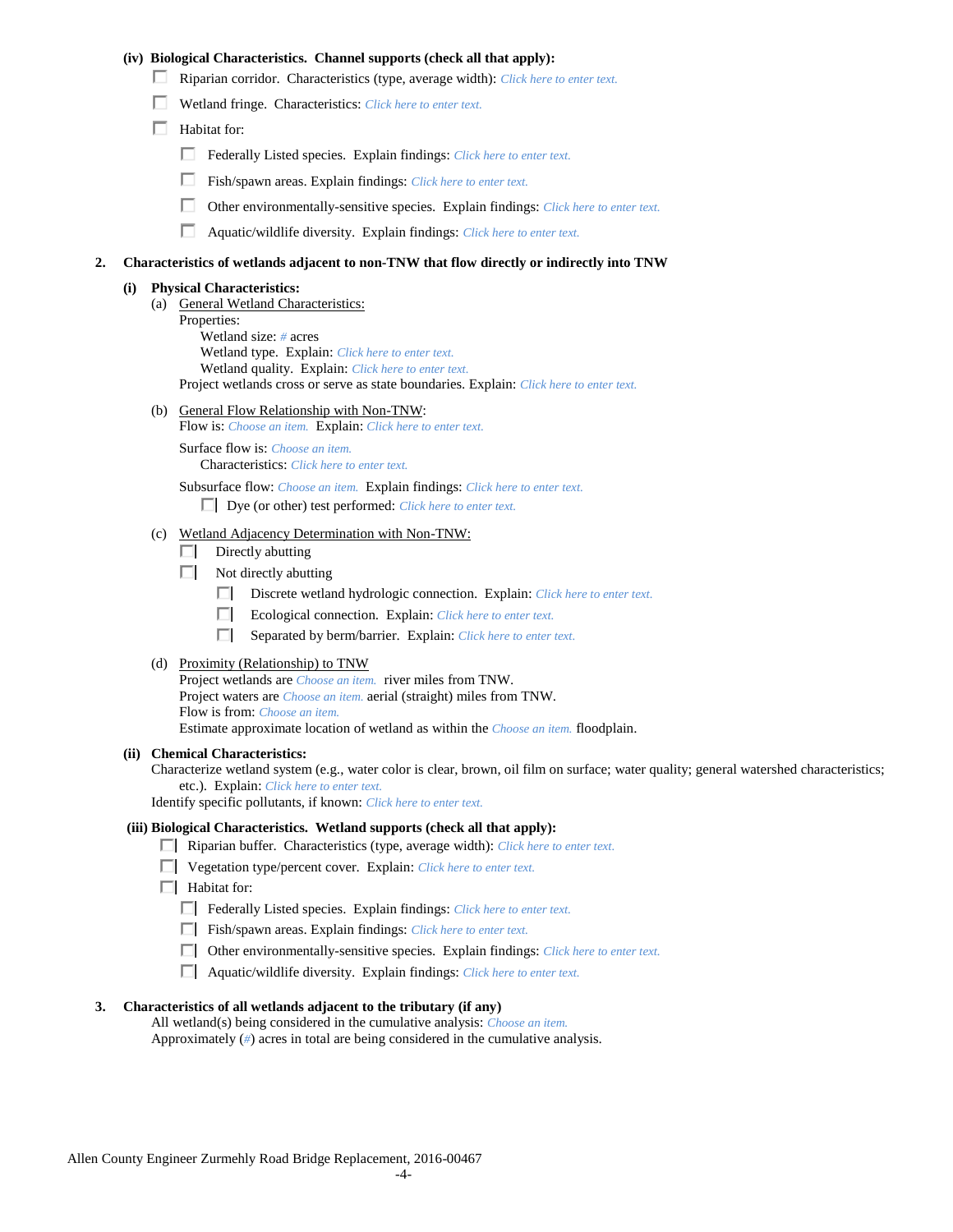For each wetland, specify the following:

| Directly abuts? $(Y/N)$ | Size (in acres) | Directly abuts? $(Y/N)$ | Size (in acres) |
|-------------------------|-----------------|-------------------------|-----------------|
|                         |                 |                         |                 |
| Y/N                     |                 | Y/N                     |                 |
| Y / N                   |                 | Y/N                     |                 |
|                         |                 | Y / N                   |                 |

Summarize overall biological, chemical and physical functions being performed: *Click here to enter text.*

## **C. SIGNIFICANT NEXUS DETERMINATION**

**A significant nexus analysis will assess the flow characteristics and functions of the tributary itself and the functions performed by any wetlands adjacent to the tributary to determine if they significantly affect the chemical, physical, and biological integrity of a TNW. For each of the following situations, a significant nexus exists if the tributary, in combination with all of its adjacent wetlands, has more than a speculative or insubstantial effect on the chemical, physical and/or biological integrity of a TNW. Considerations when evaluating significant nexus include, but are not limited to the volume, duration, and frequency of the flow of water in the tributary and its proximity to a TNW, and the functions performed by the tributary and all its adjacent wetlands. It is not appropriate to determine significant nexus based solely on any specific threshold of distance (e.g. between a tributary and its adjacent wetland or between a tributary and the TNW). Similarly, the fact an adjacent wetland lies within or outside of a floodplain is not solely determinative of significant nexus.** 

#### **Draw connections between the features documented and the effects on the TNW, as identified in the** *Rapanos* **Guidance and discussed in the Instructional Guidebook. Factors to consider include, for example:**

- Does the tributary, in combination with its adjacent wetlands (if any), have the capacity to carry pollutants or flood waters to TNWs, or to reduce the amount of pollutants or flood waters reaching a TNW?
- Does the tributary, in combination with its adjacent wetlands (if any), provide habitat and lifecycle support functions for fish and other species, such as feeding, nesting, spawning, or rearing young for species that are present in the TNW?
- Does the tributary, in combination with its adjacent wetlands (if any), have the capacity to transfer nutrients and organic carbon that support downstream foodwebs?
- Does the tributary, in combination with its adjacent wetlands (if any), have other relationships to the physical, chemical, or biological integrity of the TNW?

## *Note: the above list of considerations is not inclusive and other functions observed or known to occur should be documented below:*

- **1. Significant nexus findings for non-RPW that has no adjacent wetlands and flows directly or indirectly into TNWs.** Explain findings of presence or absence of significant nexus below, based on the tributary itself, then go to Section III.D: *Click here to enter text.*
- **2. Significant nexus findings for non-RPW and its adjacent wetlands, where the non-RPW flows directly or indirectly into TNWs.**  Explain findings of presence or absence of significant nexus below, based on the tributary in combination with all of its adjacent wetlands, then go to Section III.D: *Click here to enter text.*
- **3. Significant nexus findings for wetlands adjacent to an RPW but that do not directly abut the RPW.** Explain findings of presence or absence of significant nexus below, based on the tributary in combination with all of its adjacent wetlands, then go to Section III.D: *Click here to enter text.*

## **D. DETERMINATIONS OF JURISDICTIONAL FINDINGS. THE SUBJECT WATERS/WETLANDS ARE (CHECK ALL THAT APPLY):**

- **1. TNWs and Adjacent Wetlands.** Check all that apply and provide size estimates in review area:
	- TNWs: *#* linear feet *#* width (ft), Or, *#* acres.
	- Wetlands adjacent to TNWs: *#* acres.

## **2. RPWs that flow directly or indirectly into TNWs.**

- $\nabla$  Tributaries of TNWs where tributaries typically flow year-round are jurisdictional. Provide data and rationale indicating that tributary is perennial: The Little Ottawa River is identified as a perennial stream on USGS NHD maps. Google aerial images show that the waterbody has always retained water perennially from pictures dating from 1988 to 2016.
- $\Box$  Tributaries of TNW where tributaries have continuous flow "seasonally" (e.g., typically three months each year) are jurisdictional. Data supporting this conclusion is provided at Section III.B. Provide rationale indicating that tributary flows seasonally: *Click here to enter text.*.

Provide estimates for jurisdictional waters in the review area (check all that apply):

- $\triangledown$  Tributary waters: 66 linear feet 35 width (ft).
- Other non-wetland waters: *#* acres. Identify type(s) of waters: *Click here to enter text.*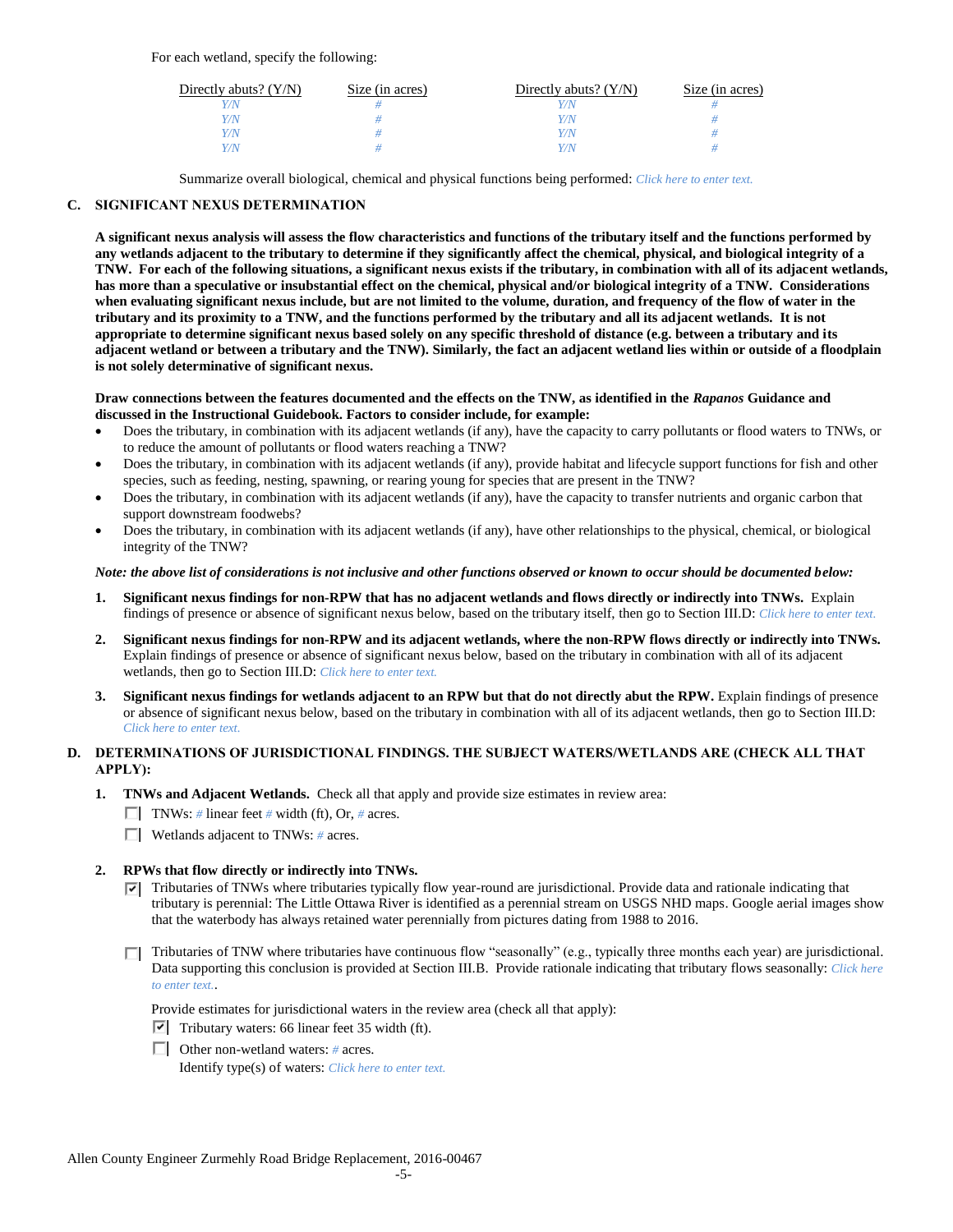#### **3. Non-RPWs<sup>8</sup> that flow directly or indirectly into TNWs.**

 $\Box$  Waterbody that is not a TNW or an RPW, but flows directly or indirectly into a TNW, and it has a significant nexus with a TNW is jurisdictional. Data supporting this conclusion is provided at Section III.C.

Provide estimates for jurisdictional waters within the review area (check all that apply):

- **Tributary waters:** # linear feet # width (ft).
- Other non-wetland waters: *#* acres.
	- Identify type(s) of waters: *Click here to enter text.*

#### **4. Wetlands directly abutting an RPW that flow directly or indirectly into TNWs.**

- Wetlands directly abut RPW and thus are jurisdictional as adjacent wetlands.
	- $\Box$  Wetlands directly abutting an RPW where tributaries typically flow year-round. Provide data and rationale indicating that tributary is perennial in Section III.D.2, above. Provide rationale indicating that wetland is directly abutting an RPW: *Click here to enter text.*
	- $\Box$  Wetlands directly abutting an RPW where tributaries typically flow "seasonally." Provide data indicating that tributary is seasonal in Section III.B and rationale in Section III.D.2, above. Provide rationale indicating that wetland is directly abutting an RPW: *Click here to enter text.*

Provide acreage estimates for jurisdictional wetlands in the review area: *#* acres.

- **5. Wetlands adjacent to but not directly abutting an RPW that flow directly or indirectly into TNWs.**
	- $\Box$  Wetlands that do not directly abut an RPW, but when considered in combination with the tributary to which they are adjacent and with similarly situated adjacent wetlands, have a significant nexus with a TNW are jurisidictional. Data supporting this conclusion is provided at Section III.C.

Provide acreage estimates for jurisdictional wetlands in the review area: *#* acres.

- **6. Wetlands adjacent to non-RPWs that flow directly or indirectly into TNWs.** 
	- $\Box$  Wetlands adjacent to such waters, and have when considered in combination with the tributary to which they are adjacent and with similarly situated adjacent wetlands, have a significant nexus with a TNW are jurisdictional. Data supporting this conclusion is provided at Section III.C.

Provide estimates for jurisdictional wetlands in the review area: *#* acres.

#### **7. Impoundments of jurisdictional waters. 9**

As a general rule, the impoundment of a jurisdictional tributary remains jurisdictional.

- Demonstrate that impoundment was created from "waters of the U.S.," or
- Demonstrate that water meets the criteria for one of the categories presented above (1-6), or
- П. Demonstrate that water is isolated with a nexus to commerce (see E below).
- **E. ISOLATED [INTERSTATE OR INTRA-STATE] WATERS, INCLUDING ISOLATED WETLANDS, THE USE, DEGRADATION OR DESTRUCTION OF WHICH COULD AFFECT INTERSTATE COMMERCE, INCLUDING ANY SUCH WATERS (CHECK ALL THAT APPLY):<sup>10</sup>**
	- $\Box$  which are or could be used by interstate or foreign travelers for recreational or other purposes.
	- $\Box$  from which fish or shellfish are or could be taken and sold in interstate or foreign commerce.
	- $\Box$  which are or could be used for industrial purposes by industries in interstate commerce.
	- Interstate isolated waters.Explain: *Click here to enter text.*
	- Other factors.Explain: *Click here to enter text.*

#### **Identify water body and summarize rationale supporting determination:** *Click here to enter text.*

Provide estimates for jurisdictional waters in the review area (check all that apply):

- Tributary waters:  $\#$  linear feet  $\#$  width (ft).
- Other non-wetland waters: *#* acres.

Identify type(s) of waters: *Click here to enter text.*

Wetlands: *#* acres.

 $\overline{a}$ <sup>8</sup>See Footnote # 3.

<sup>&</sup>lt;sup>9</sup> To complete the analysis refer to the key in Section III.D.6 of the Instructional Guidebook.

<sup>&</sup>lt;sup>10</sup> Prior to asserting or declining CWA jurisdiction based solely on this category, Corps Districts will elevate the action to Corps and EPA HQ for review consistent with the process described in the Corps/EPA *Memorandum Regarding CWA Act Jurisdiction Following Rapanos.*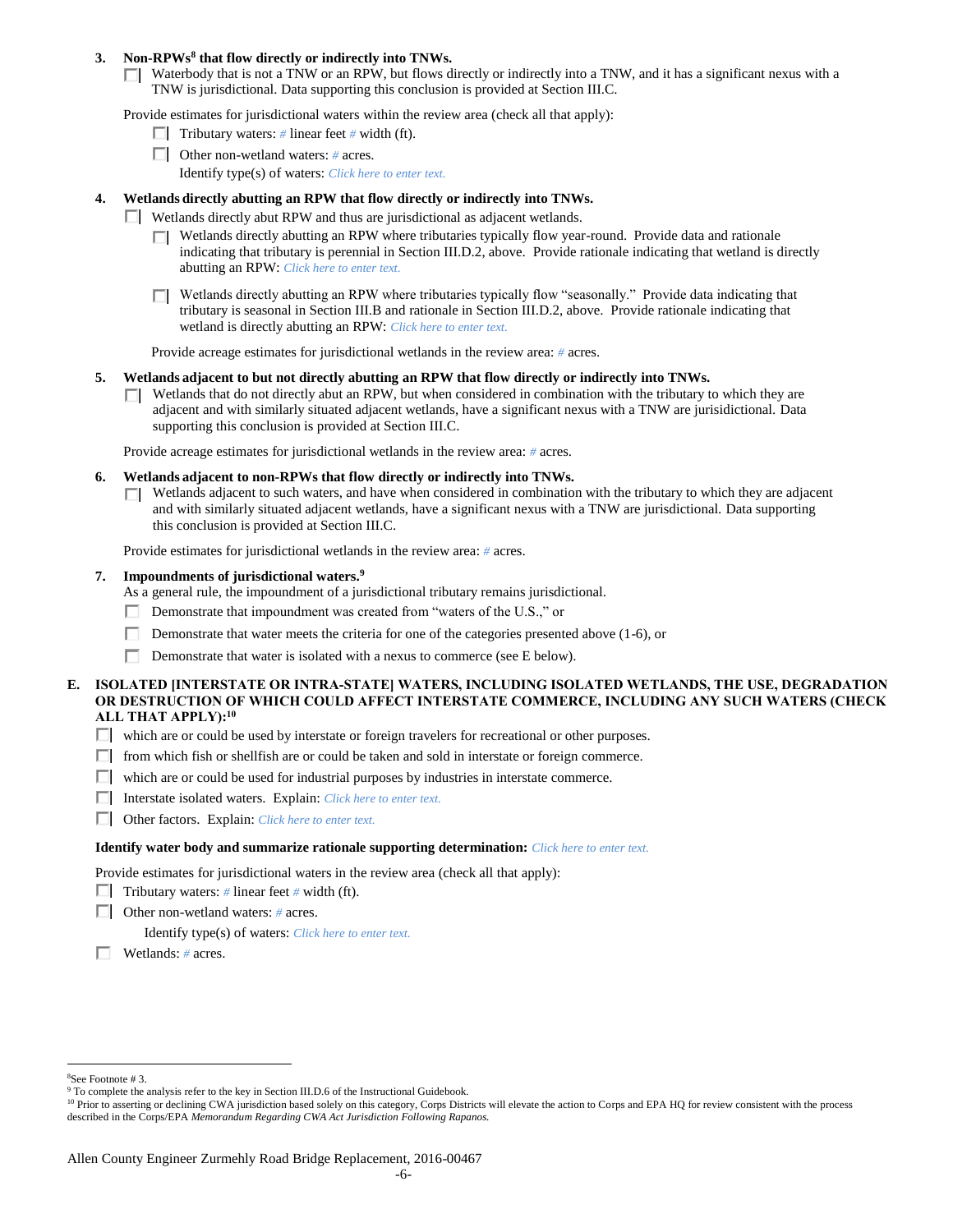| F. |   | NON-JURISDICTIONAL WATERS, INCLUDING WETLANDS (CHECK ALL THAT APPLY):                                                                                                                                                                                                                                                     |
|----|---|---------------------------------------------------------------------------------------------------------------------------------------------------------------------------------------------------------------------------------------------------------------------------------------------------------------------------|
|    |   | $\Box$ If potential wetlands were assessed within the review area, these areas did not meet the criteria in the 1987 Corps of Engineers<br>Wetland Delineation Manual and/or appropriate Regional Supplements.                                                                                                            |
|    | □ | Review area included isolated waters with no substantial nexus to interstate (or foreign) commerce.                                                                                                                                                                                                                       |
|    |   | Prior to the Jan 2001 Supreme Court decision in "SWANCC," the review area would have been regulated based solely on the<br>"Migratory Bird Rule" (MBR).                                                                                                                                                                   |
|    | □ | Waters do not meet the "Significant Nexus" standard, where such a finding is required for jurisdiction. Explain: Click here to enter text.                                                                                                                                                                                |
|    | п | Other: (explain, if not covered above): Click here to enter text.                                                                                                                                                                                                                                                         |
|    |   | Provide acreage estimates for non-jurisdictional waters in the review area, where the sole potential basis of jurisdiction is the MBR factors<br>(i.e., presence of migratory birds, presence of endangered species, use of water for irrigated agriculture), using best professional judgment<br>(check all that apply): |
|    |   | Non-wetland waters (i.e., rivers, streams): # linear feet # width (ft).                                                                                                                                                                                                                                                   |
|    |   | Lakes/ponds: $# \, \text{acres.}$                                                                                                                                                                                                                                                                                         |
|    |   | Other non-wetland waters: # acres. List type of aquatic resource: Click here to enter text                                                                                                                                                                                                                                |
|    |   | Wetlands: $#$ acres.                                                                                                                                                                                                                                                                                                      |
|    |   | Provide acreage estimates for non-jurisdictional waters in the review area that do not meet the "Significant Nexus" standard, where such a<br>finding is required for jurisdiction (check all that apply):                                                                                                                |
|    |   | Non-wetland waters (i.e., rivers, streams): $#$ linear feet $#$ width (ft).                                                                                                                                                                                                                                               |
|    |   | Lakes/ponds: $# \, \text{acres.}$                                                                                                                                                                                                                                                                                         |
|    |   | Other non-wetland waters: # acres. List type of aquatic resource: Click here to enter text                                                                                                                                                                                                                                |
|    |   | Wetlands: $#$ acres.                                                                                                                                                                                                                                                                                                      |
|    |   | <b>SECTION IV: DATA SOURCES.</b>                                                                                                                                                                                                                                                                                          |
|    |   | A. SUPPORTING DATA. Data reviewed for JD (check all that apply - checked items shall be included in case file and, where checked and<br>requested, appropriately reference sources below):<br>$\triangledown$ Maps, plans, plots or plat submitted by or on behalf of the applicant/consultant: Click here to enter text. |
|    | ш | Data sheets prepared/submitted by or on behalf of the applicant/consultant.                                                                                                                                                                                                                                               |
|    |   | Office concurs with data sheets/delineation report.                                                                                                                                                                                                                                                                       |
|    |   | Office does not concur with data sheets/delineation report.                                                                                                                                                                                                                                                               |
|    | П | Data sheets prepared by the Corps: Click here to enter text.                                                                                                                                                                                                                                                              |
|    |   | Corps navigable waters' study: Click here to enter text.                                                                                                                                                                                                                                                                  |
|    | 罓 | U.S. Geological Survey Hydrologic Atlas: OH-Cridersville                                                                                                                                                                                                                                                                  |
|    |   | $ \overline{v} $ USGS NHD data.                                                                                                                                                                                                                                                                                           |
|    |   | $\Box$ USGS 8 and 12 digit HUC maps.                                                                                                                                                                                                                                                                                      |
|    | 罓 | U.S. Geological Survey map(s). Cite scale $\&$ quad name: OH-Cridersville                                                                                                                                                                                                                                                 |
|    |   | USDA Natural Resources Conservation Service Soil Survey. Citation: Click here to enter text.                                                                                                                                                                                                                              |
|    | Е | National wetlands inventory map(s). Cite name: Click here to enter text.                                                                                                                                                                                                                                                  |
|    | Е | State/Local wetland inventory map(s): Click here to enter text.                                                                                                                                                                                                                                                           |
|    | п | FEMA/FIRM maps: Click here to enter text.                                                                                                                                                                                                                                                                                 |
|    |   | 100-year Floodplain Elevation is: Click here to enter text. (National Geodectic Vertical Datum of 1929)                                                                                                                                                                                                                   |
|    |   | Photographs: $\sqrt{ }$ Aerial (Name & Date): Google 1988, 2004, 2005, April, July, Oct 2006, 2011, 2012, 2014, 2016                                                                                                                                                                                                      |
|    | ⊽ |                                                                                                                                                                                                                                                                                                                           |
|    |   | Other (Name & Date): Click here to enter text.<br>or $\Box$                                                                                                                                                                                                                                                               |
|    | п | Previous determination(s). File no. and date of response letter: Click here to enter text.                                                                                                                                                                                                                                |
|    | П | Applicable/supporting case law: Click here to enter text.                                                                                                                                                                                                                                                                 |
|    | Е | Applicable/supporting scientific literature: Click here to enter text.                                                                                                                                                                                                                                                    |

## **B. ADDITIONAL COMMENTS TO SUPPORT JD:** *Click here to enter text.*